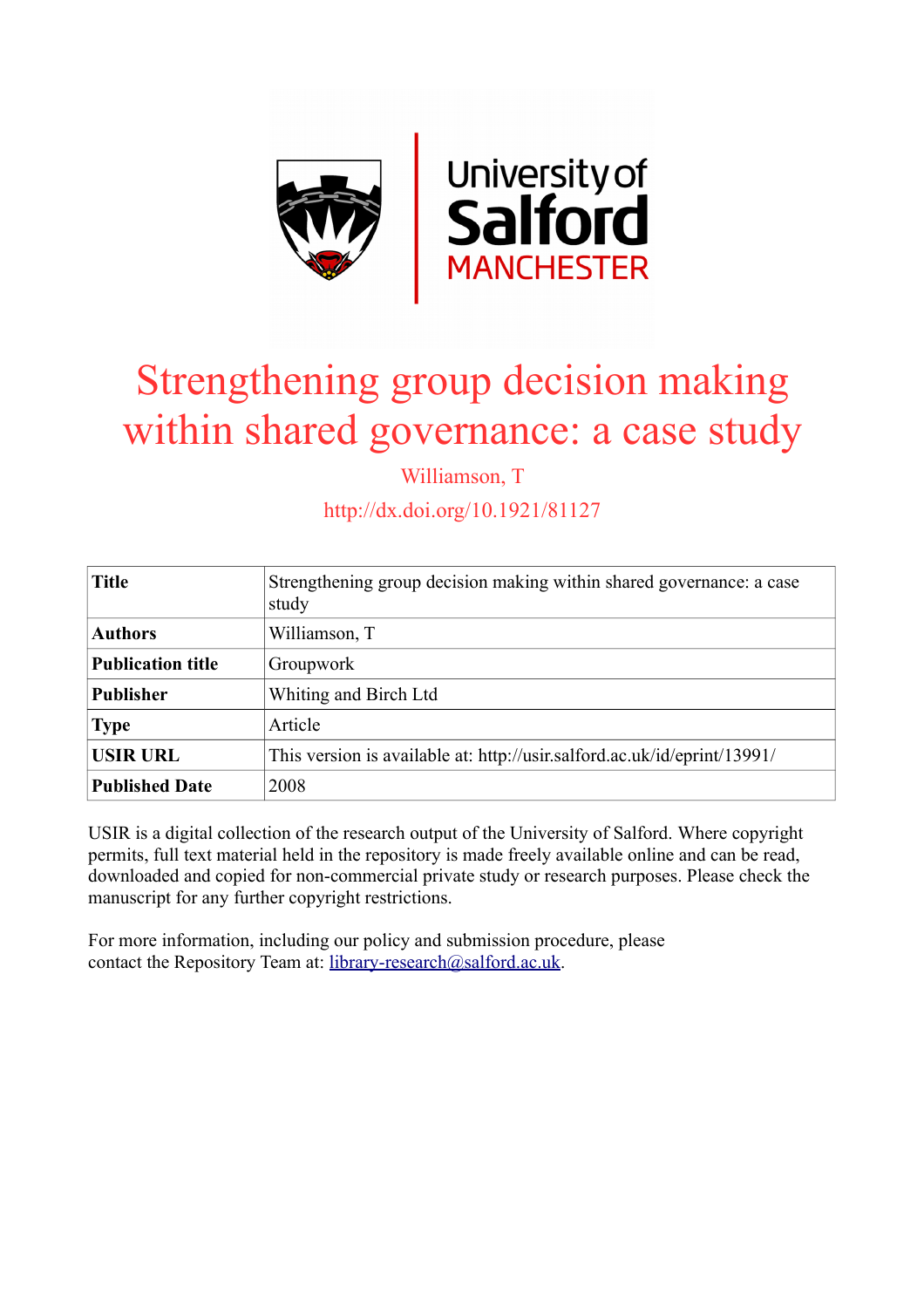## Strengthening group decision making within shared governance: A case study

Tracey Williamson<sup>1</sup>

*Abstract: Shared governance is an approach to empowering nurses and other health care workers to have authority for decisions concerning their practice. Commonly, visible definers of shared governance are groups of workers known as 'councils' whose membership works collectively to realise a shared goal. The literature is replete with rhetoric as to the benefits of shared governance yet the evidence base concerning shared governance and especially decision-making within shared governance is scant.*

*This paper presents a case study of group decision-making within a UK shared governance council model. The evidence which informs the case study is drawn from a doctoral action-research study to strengthen decision-making within the model.*

*Eight key factors affecting decision-making and four supportive conditions are presented and incorporated into a conceptual model. Within the case study, presence of these factors was found to be necessary but not sufficient to enhance decision-making. Factors included having a clear issue, clear aim, fitting issue, manageable issue, size, lead person allocated, level of authority, background information, key informant/s, a mechanism for evaluation, adequately skilled members, support/guidance and sufficient/appropriate membership.*

*Aspects of group decision-making processes are highlighted and compared with established management, shared governance and group dynamics theory.*

*Keywords: shared governance, decision-making, groupwork,*

*1. Research Fellow*

*Address for Correspondence: Dr Tracey Williamson, 2.29 Mary Seacole Building, University of Salford, Frederick Road, Salford M6 6PU. T.Williamson@salford.ac.uk*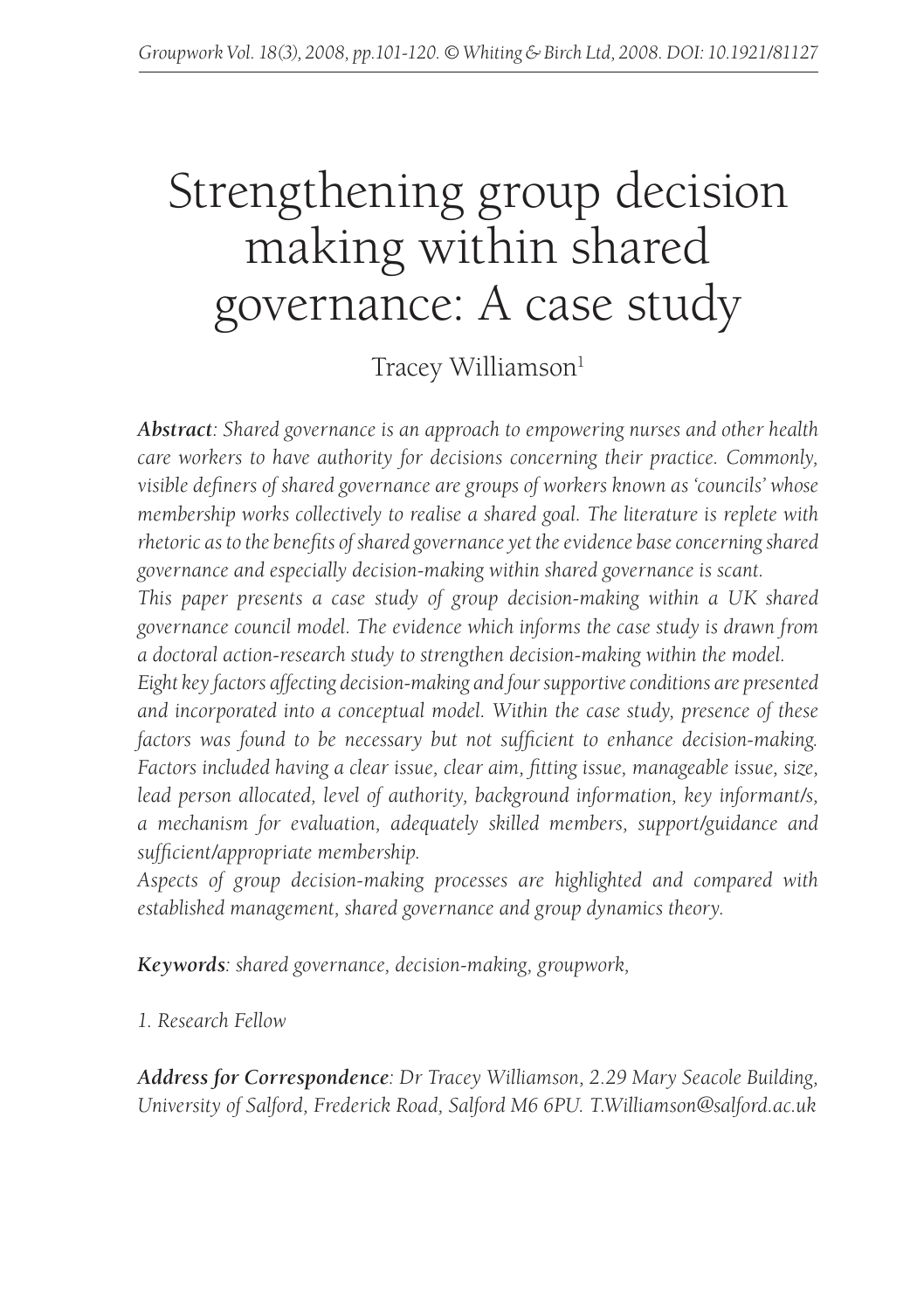## **Introduction**

Health care organisations are increasingly cost-conscious and constantly having to seek ways of delivering efficient, quality care (Duncan, 1997). In response, organisations have invested in a variety of approaches to develop the leadership capability of their clinical workforce (Buchan *et al* 1998; Caldwell & MacPherson, 2000).

One leadership approach, still relatively new to the UK and with its origins in Northern America and Canada, is shared governance. One definition of shared governance is that it is a system of management (Geoghegan & Farrington, 1995) that seeks to empower healthcare workers such as nurses by placing responsibility for quality of care firmly in their hands through involvement in practice-focused decisionmaking groups. The international popularity of shared governance within nursing is related to the many positive outcomes it is purported to realise. These include improved recruitment and retention of nurses (DeBaca *et al,* 1993), greater staff satisfaction (Vilardo, 1993) and an empowered nursing workforce (Jenkins, 1993).

Central to shared governance is the erection of structures that facilitate staff to meaningfully contribute to their organisation's corporate agenda through a process of shared decision-making. These structures are variable, but models adopted around the globe commonly comprise committees known as 'councils' of elected or appointed groups of staff representing single or multiple disciplines (Edwards *et al,* 1994). Nursing as a profession has welcomed shared governance as a means of harnessing staff commitment and creating a sense of ownership of the decisions made (Naish, 1995). Yet little attention has been paid to understanding the decision-making element within shared governance or the group processes which operate within councils.

The aim of this paper is to present a case study of a model of shared governance developed in a hospital and community NHS Trust in northern England to illustrate barriers and drivers for effective group decision-making. The paper will draw on evidence from a doctoral level action research study which sought to explore group decision-making and develop an explanation of what works in what circumstances. The study involved over 200 hours of participant-observations of the councils at work and interviews with 38 council members and other stakeholders e.g NHS managers. Data informed development of a range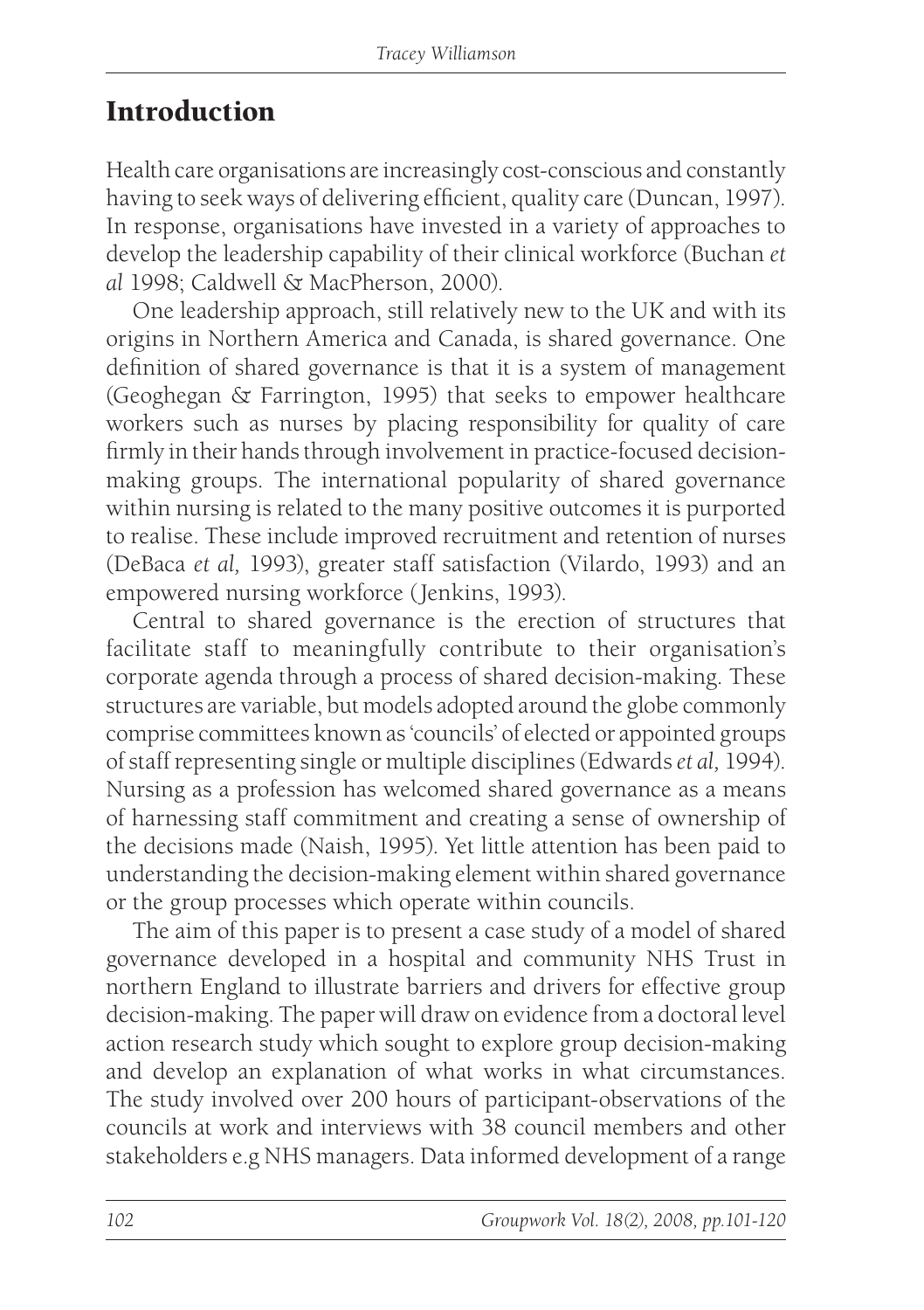of data displays (Miles & Huberman, 1994) culminating in causal network diagrams that tracked council issues from inception to the end of fieldwork (see Figure 1). The study ended with development of a conceptual model of shared governance decision-making which is also presented (Figure 2). Findings are situated within existing management, shared governance and group dynamics theories where pertinent.

## Case study

#### **The Councillor Model of Shared Governance**

In September 1997, the appointment of a new Nurse Director to a combined hospital and community NHS Trust in the North of England provided the impetus for the introduction of shared governance. The hospital served a local community of around 220,000 people and employed approximately 1,600 nurses and 160 Clinical Professional Services staff such as physiotherapists.

Over a fifteen-month development phase, a model of shared governance was designed in collaboration with senior nurses and a wide range of clinical staff. Staff were democratically elected by colleagues to have a seat within the shared governance council structure. As preparation, each staff member underwent a three-day leadership development programme to enhance their understanding of shared governance, develop their appreciation of working in teams, and foster a climate of innovation and involvement.

The shared governance model comprised a Policy Council and three practice-based councils: Human Resources, Research/Education, and Practice Development (Figure 3), each with a Trust-wide remit.

Each council had twelve seats to allow for professional representation of clinical staff working in Medicine, Surgery, Community, Mental Health, Maternal and Child Health and Clinical Professional Services (e.g. physiotherapy). Each council had a Chair and Vice-Chair and was supported by a council facilitator (one of the shared governance project leaders). The councils fed into and were supported by a Policy Council that comprised the Nurse Director, Senior Nurses, Directorate and Service Managers and Chairs of the three practice-based councils.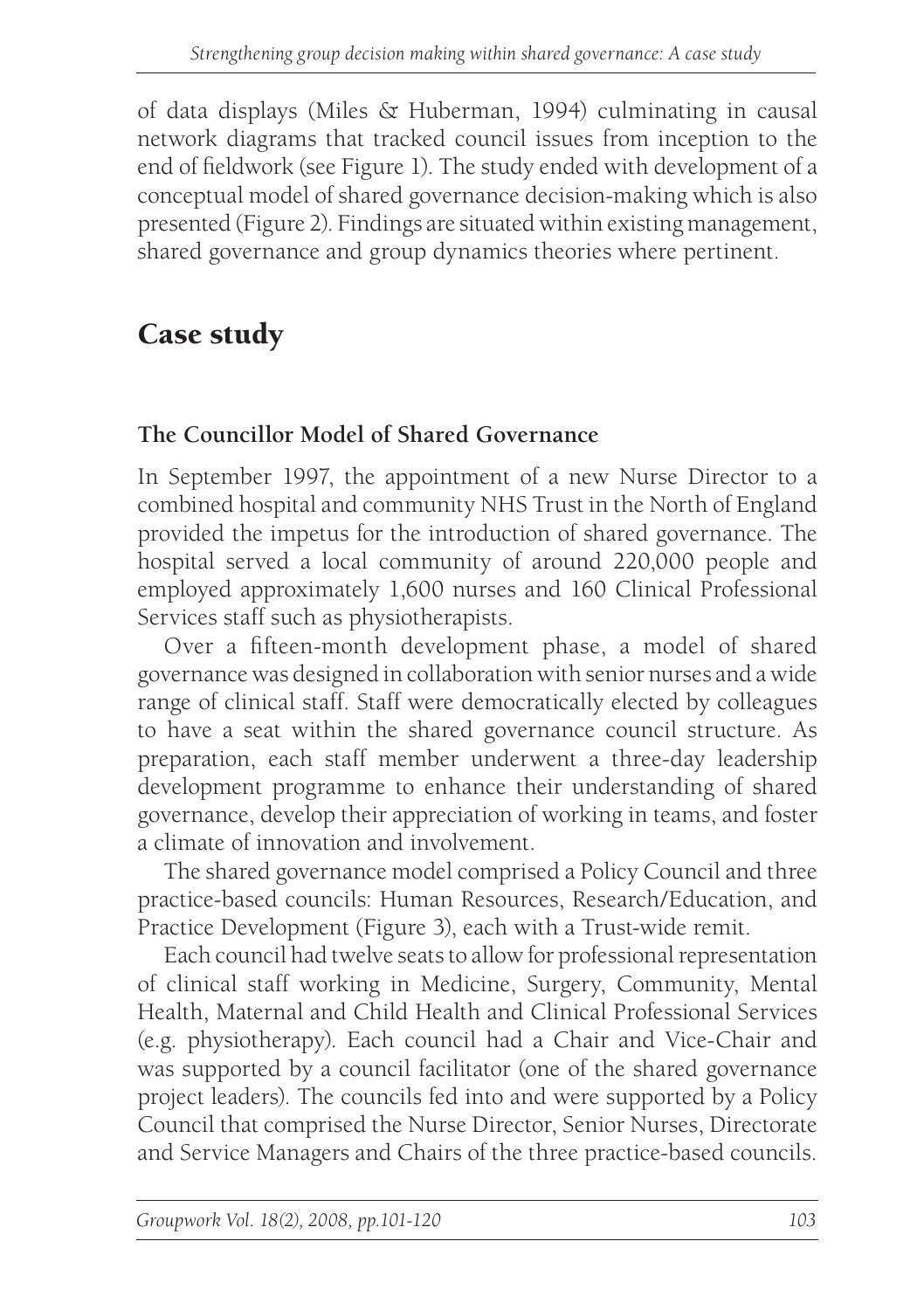

*<sup>104</sup> Groupwork Vol. 18(2), 2008, pp.101-120*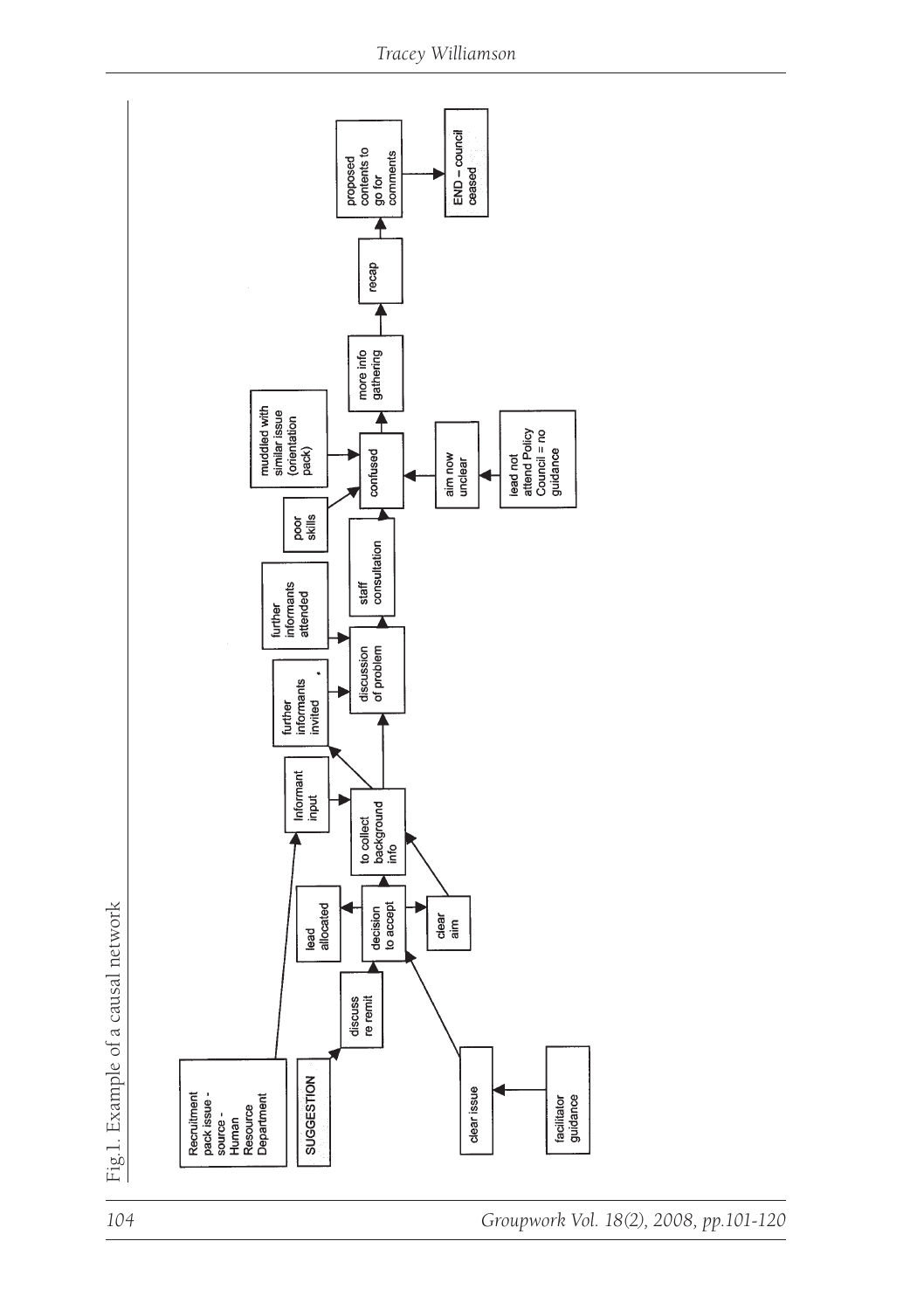#### Fig. 2. Conceptual model of shared governance decision-making



The role of the Policy Council was to give the councils advice and direction. All councils met monthly for between 2 to 3 hours. Issues for the practice-based councils to address were self-generated by members, identified through a Trust-wide suggestion form system or proposed by the Policy Council.

As the model developed, a further practice-based council evolved unexpectedly in the Mental Health Directorate. This council addressed directorate-specific practice issues only, unlike the other councils' Trust-wide remit and sphere of influence. This council comprised thirteen seats occupied by Mental Health nurses from the acute hospital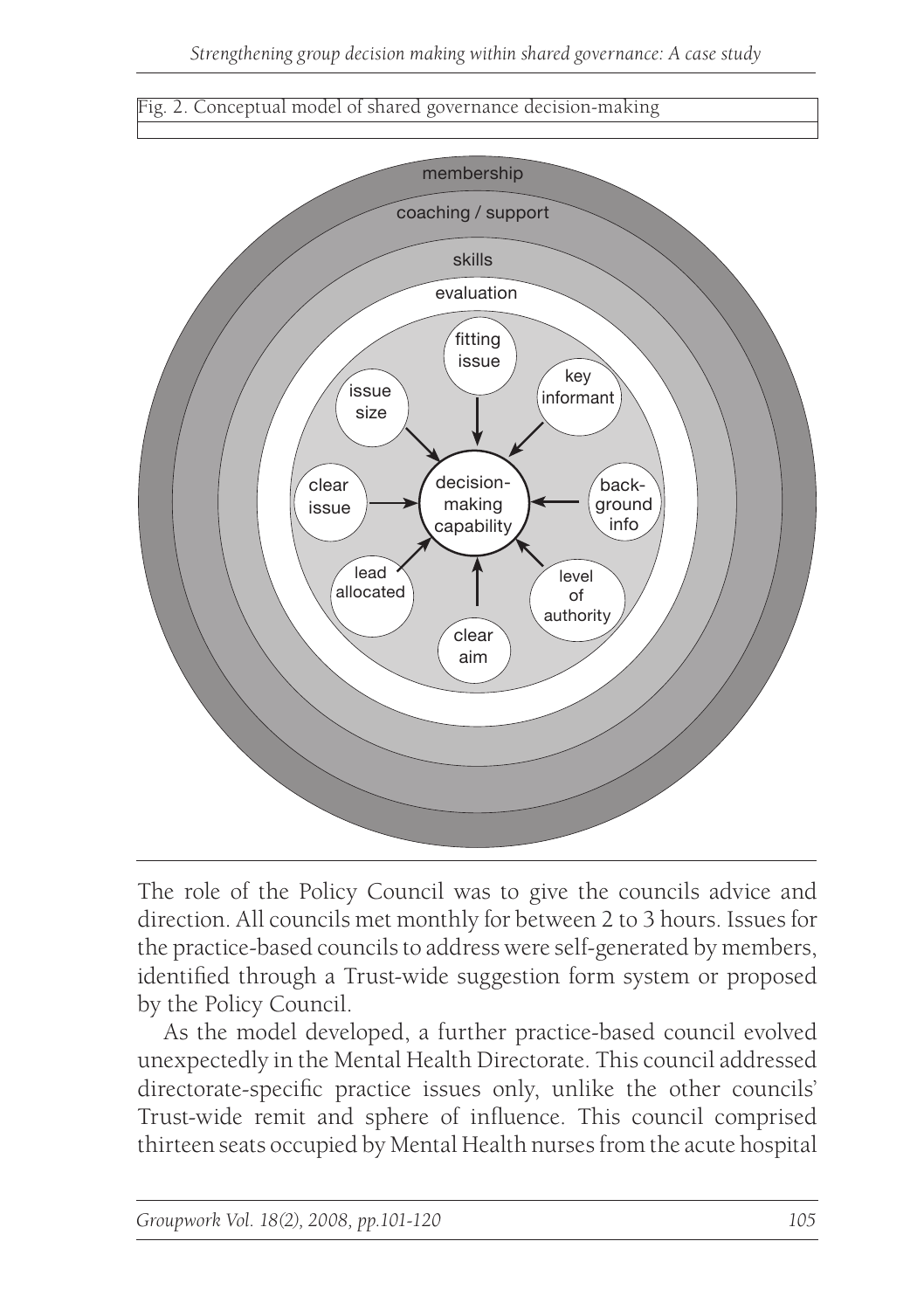



and community settings, an administrator, a psychiatric consultant and nursing assistants. Being a directorate-based council, the Mental Health Council reported to and linked with the Psychiatric Services Management Team as opposed to the Policy Council. This group comprised Mental Health Directorate service heads, the Directorate Manager and psychiatric consultants.

Examples of issues addressed by the councils included development of a Trust recruitment pack, interdisciplinary patient case notes, a staff motivation survey and a Trust journals repository.

## Factors affecting decision-making within groups

In-depth examination of 12 council issues from inception to end of fieldwork permitted a wide variety of council decision-making processes and associated group dynamics to be interrogated. Issues were worked on by council members over periods lasting between six and twenty-four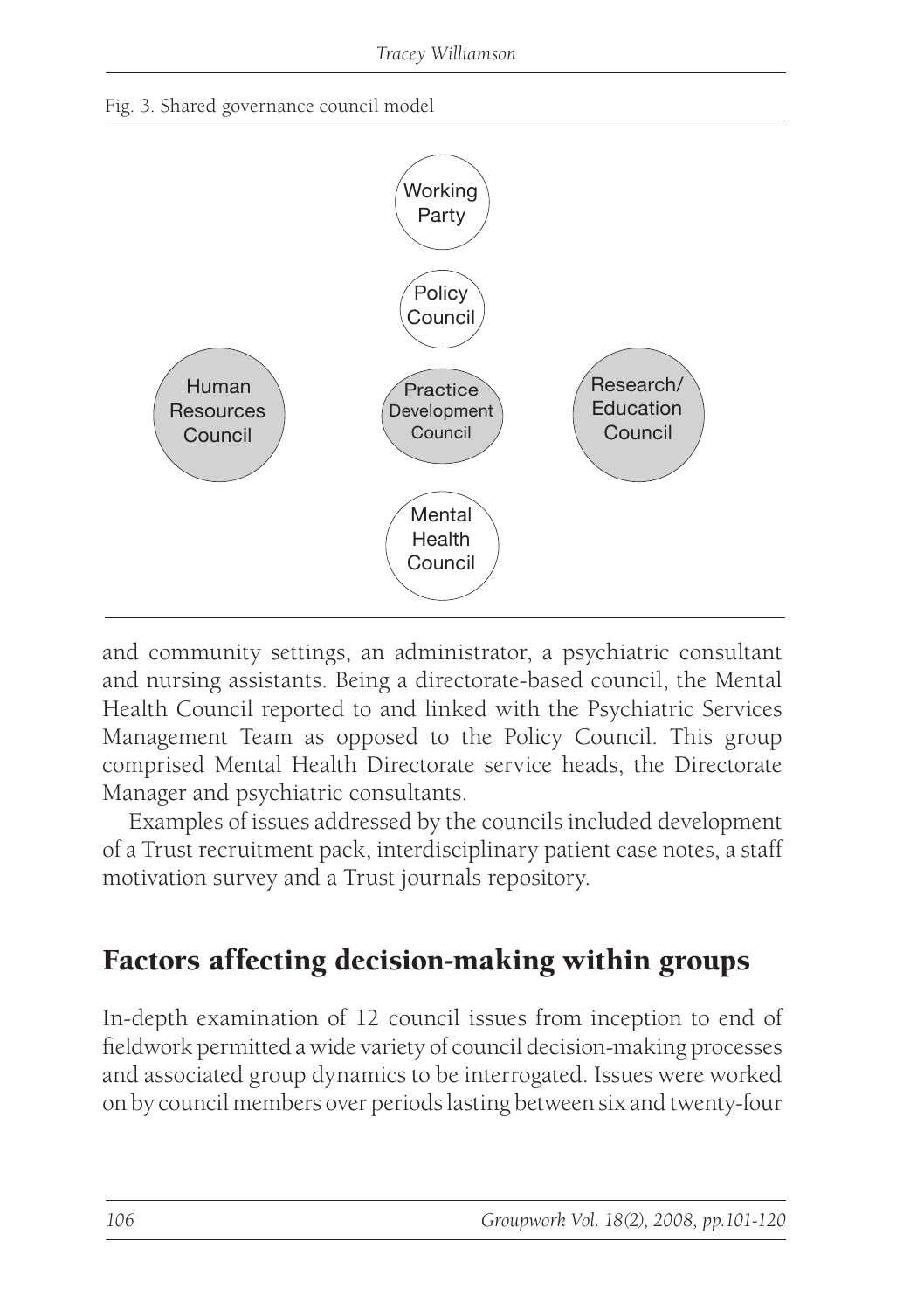months. Causal network diagrams (Figure 1) evidenced tangible factors that were considered to help or hinder effective decision-making within the groups. Through these processes, 12 core factors were identified that had a significant impact on group decision-making processes and outcomes which have been incorporated into a Conceptual Model of Shared Governance Decision Making presented later. An overview of these factors is given here and for ease of presentation these have been grouped under three headings: Problem Focus, Empowerment and Information Requirements.

#### **Problem focus**

When addressing issues presented to their councils for them to address, group members were seen to struggle in the absence of a clear aim. Whilst not all issues themselves were clear on presentation, there would usually be some activity aimed at seeking clarification of the issue itself and what the goal of the council was with it. Once these had been made clear, group members would generally have a discussion to establish if the issue fitted their council's remit. Where it did not, members would pass the issue to another group or individual in the organisation for consideration. Only on one occasion was a systematic approach used to determine whether an issue was accepted and on this occasion the council used a decision-making model they had been introduced to when undergoing leadership training for their role. Subjective influences were noted to be at play when some issues were accepted or rejected such as who was leading the discussion at the time or who the issue had been suggested to in the first instance and whether they brought it to the rest of the council members' attention at all.

In the absence of a clear aim, group processes tended to be one of 'work it out as we go along'. This approach was sometimes successful whilst at other times it was not and issues never gained a clear focus. Despite this, some positive outcomes were achieved such as the prompting of a conference when the opportunity presented although that had never been an intention. Group members congratulated themselves on a job well done without realising that the good outcome was despite their actions and not because of them.

When deciding the fit of an issue, its size was sometimes noted. However this was not always the case and even when several issues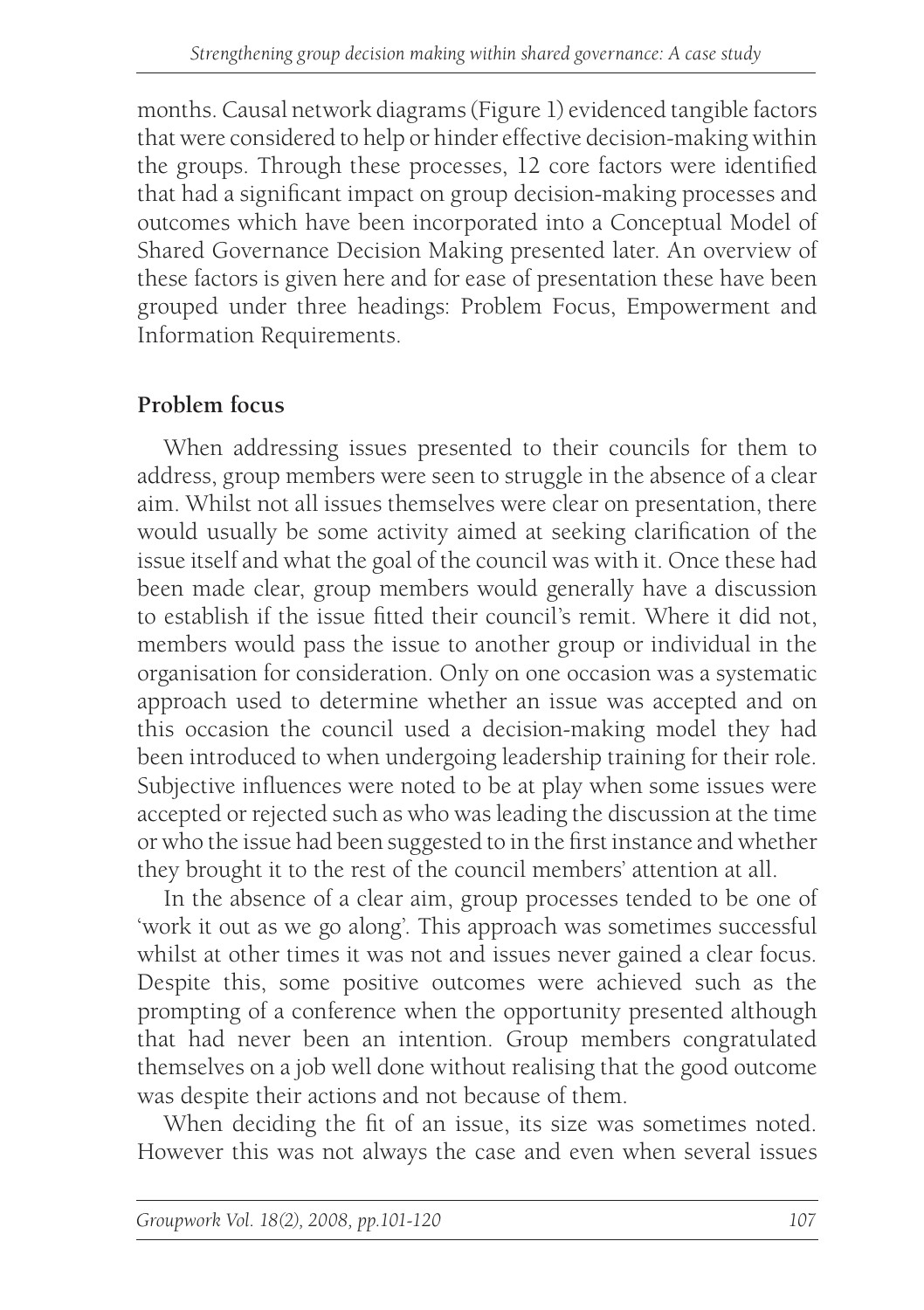were observed to be particularly sizeable and so challenging, this was disregarded and the issues accepted. This meant that at times of overload, councils still accepted further large issues which had the anticipated effect of overloading them further. One council nearly folded at one such acceptance of new work when already struggling. Members did appraise whether they could cope with newly presented issues yet then bowed to pressure from themselves to accept all issues that fitted their remit. Encouragingly they did realise at a later date that their actions were detrimental to their successful management of issues. Whilst they realised that others outside of the council were perhaps better placed to deal with some of these issues, help from groups such as other councils was not sought.

The origin of a suggested issue was a further determining factor, as those from Policy Council appeared to be accepted by one council in particular without question. Issue acceptance also depended on the councils themselves being clear about their own remits and this too was not always the case.

To illustrate, the average time that issues remained on the Human Resources Council agenda was 10 months and average time on the Mental Health Council agenda was 19 months, with meetings lasting 2 to 3 hours per month, most months of the year.

#### **Empowerment**

Having had authority to act conferred by the Policy Council, it was viewed that Council members would be empowered to address each issue they were presented with and reach a resolution such as a new policy, a changed practice or a recommendation for change or further action. How they arrived at this was up to them.

Council members would sometimes allocate a lead person for issues who would then co-ordinate work on the issue and drive it forward. What was unhelpful was the frequent practice of allowing the responsibility for leading issues to be absorbed by the council chairs who already had ambitious workloads. Whilst leads were generally influential in keeping an issue moving, a number of difficulties were encountered. Firstly, the variable attendance of leads was a problem, particularly if they did not communicate where their issue was up to and what was required from the council in their absence. Items were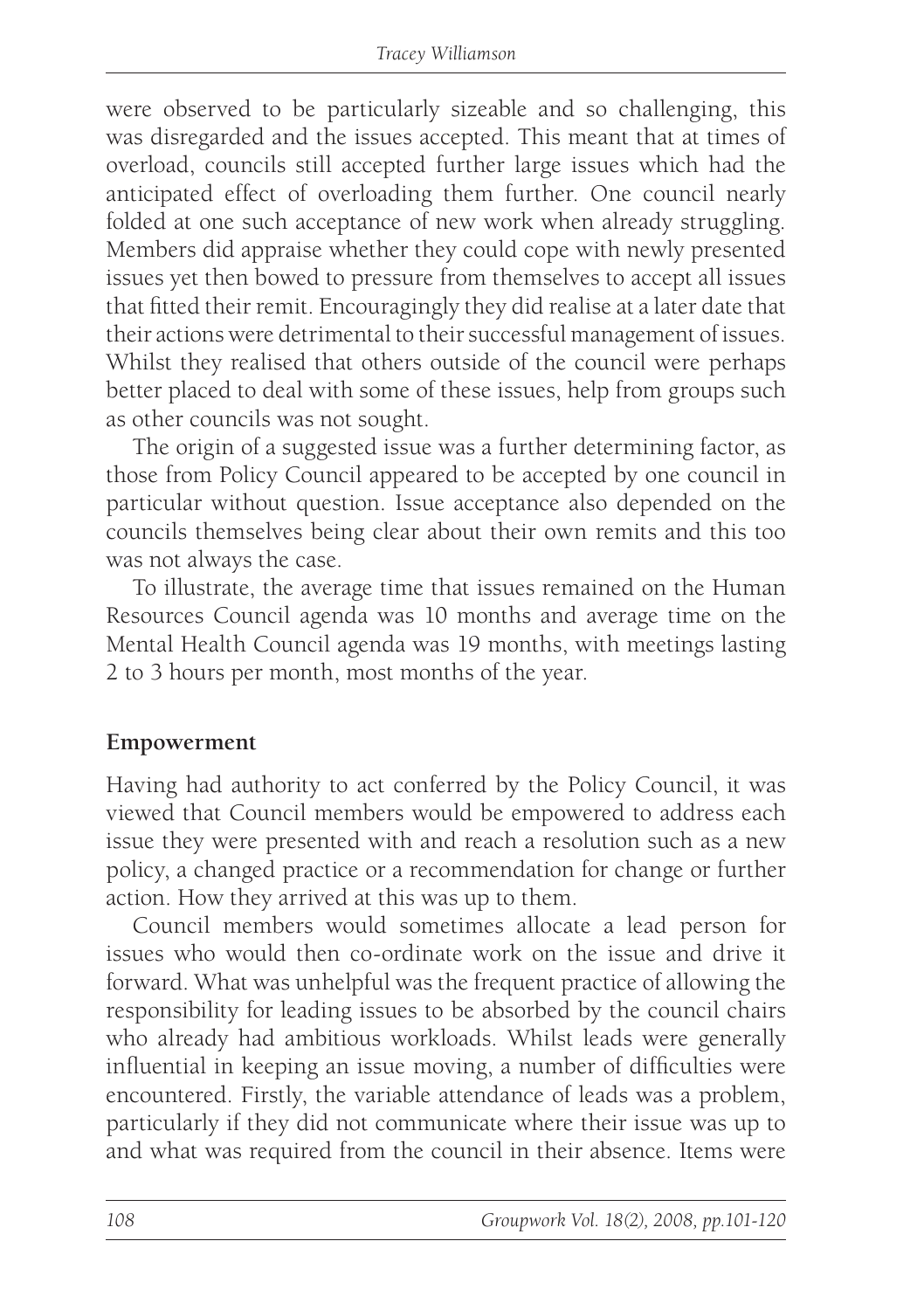regularly deferred at meetings, as there were no leads present to take them forward. Secondly, issues fared differently, due at least in part to who the lead was. Some issues were found to be less effectively co-ordinated whilst others were particularly well driven. Thirdly, issues were not always shared out equally with some members having no issues at all whilst others had several, which at times meant that these leads also dominated the council agendas and discussions quite heavily. Sharing issues, and hence workload, amongst leads appeared to work well.

At the outset of shared governance implementation, there had been discussion that councils may wish to negotiate a specific level of authority to act with the Policy Council or Psychiatric Services Management Team in the case of the Mental Health Council. Yet this was rarely done. When one council opted to assign its own level of authority, this did nothing to help it gain clarity over what was already an unclear issue. Overall, less clarity of purpose existed where a level of authority had not been gained and on several occasions members' actions were not endorsed by the Policy Council.

With regards to sufficient resources to act, effective processes were observed to occur when there was adequate membership present. Attendance levels at meetings and the degree of orientation of new members also noticeably affected council momentum. At one council, due to its lack of popularity and initial poor recruitment, there could be 30-60% of its ideal membership present at any one meeting. This low membership presented difficulty, as there were fewer people and so less potential for the meetings to be informed by sufficient members with the requisite skills and knowledge to address the issues faced. When attendance was too low meetings were no longer quorate to permit decisions to be made. At other times the membership was under-representative of certain professions so that there was insufficient knowledge to inform decisions. On occasions meetings were cancelled altogether due to lack of attendance on the day. Council members were often frustrated as rarely were any updates on progress made forwarded by members who knew they were going to be absent.

A particular problem around membership was the division of council work and responsibilities. During the meetings, work arising from each issue being looked at tended to be divided up between members to do away from the meetings. This work away was not always done by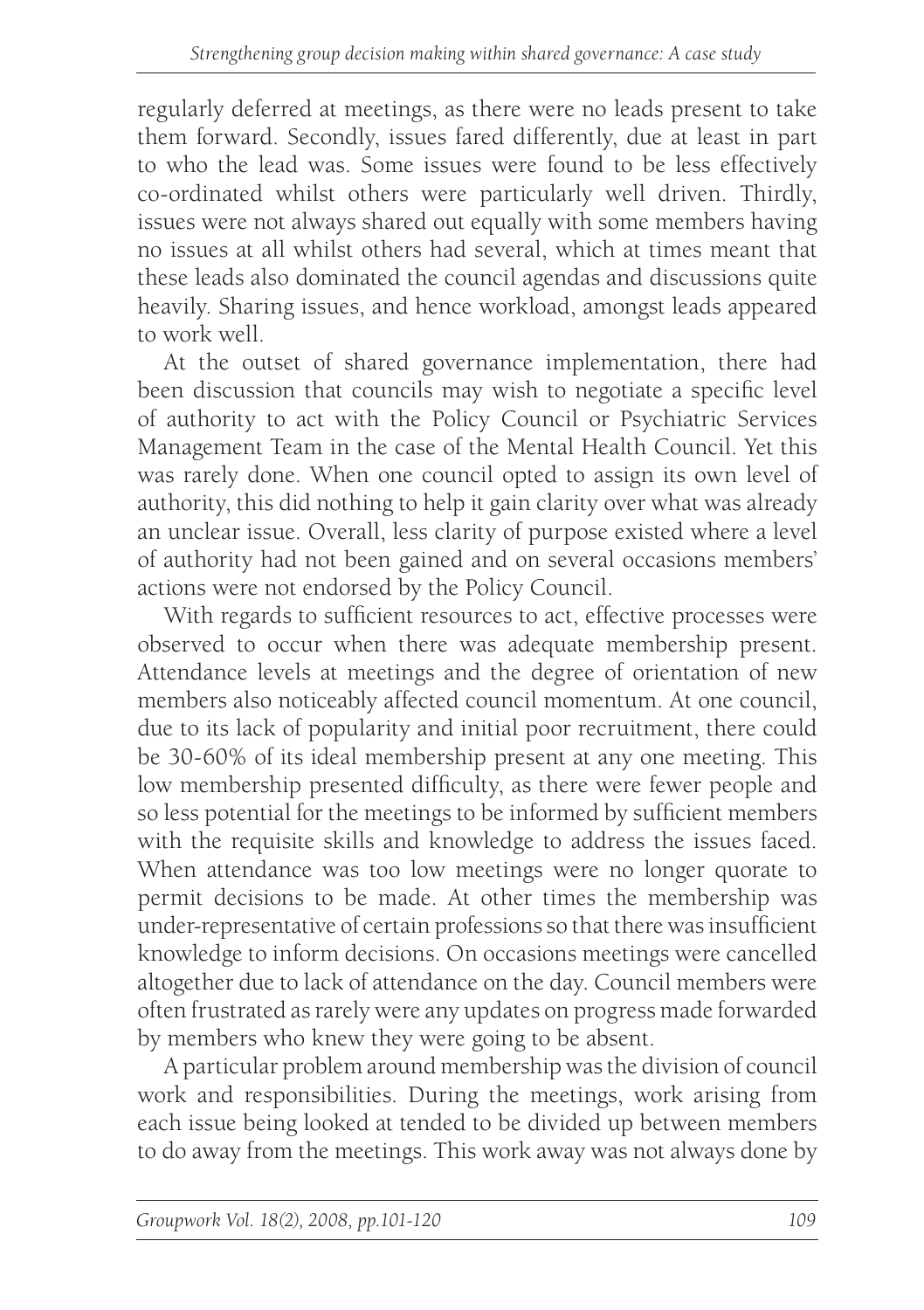all members, and would typically be done by one or two enthusiastic members e.g. commenting on draft documents.

Amongst the first appointed council members, personal qualities, experiences, backgrounds and capability varied considerably which were noted to impact negatively on decision-making processes. Preparation for council roles could have been more substantive and it was chairs and vice chairs who appeared to struggle the most in being clear about their roles within this new and complex initiative.

Subsequent members and those taking over from existing chairs and vice chairs found the transition quite challenging, as again there tended to be little orientation and preparation. One chair openly admitted that they did not know what they were doing initially and three months later admitted to still having no idea what the remit was or what was expected from them.

Professional backgrounds of members were also an issue especially when working on uni-discipline issues and trying to make sense of the professional issues and language of other professionals.

Also affecting sense of empowerment was the presence and supportive input of a facilitator at some council meetings. This was associated with good progress being made on occasions that the facilitator was present. Unfortunately there were occasions, including a three-month period of absence of one council's facilitator, which had a marked negative impact on that council's progress. When absent, the facilitator could not signpost members to key informants or tease out the best ways of approaching issues. This particular council needed its facilitator to be quite directing as opposed to being facilitative and whilst this approach was intended to be short-term, the council never gained sufficient selfmanagement for the facilitator to withdraw. Some disempowerment was evident during facilitator absences as council members believed they could not act independently and chose to await the facilitator's return, resulting in delays.

#### **Information requirements**

A further aid to clarifying and informing each council issue was to seek background information. This was done for the majority of council issues. This information gathering was most useful at an early point to inform determination of the overall aim for the issue and before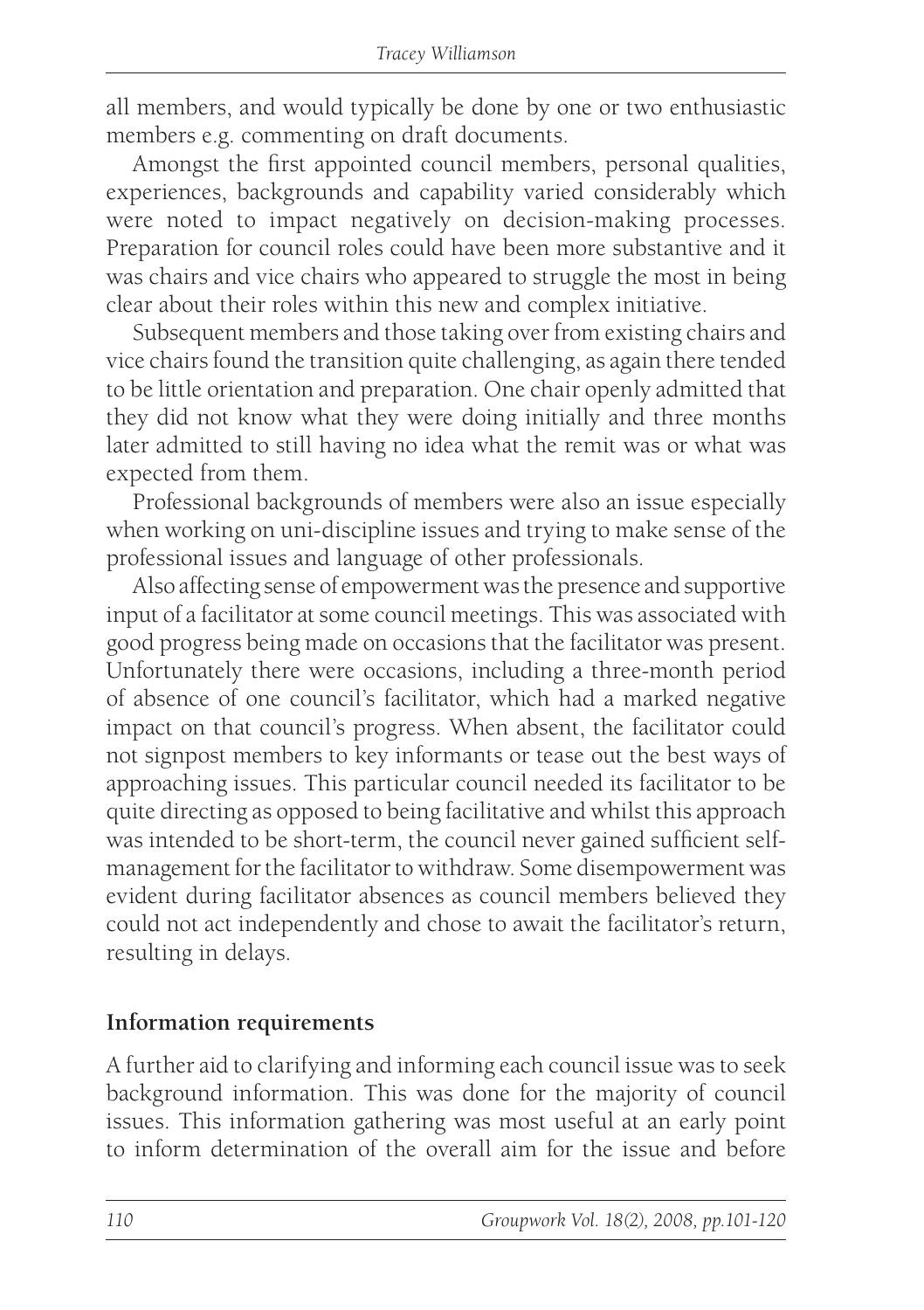undertaking the bulk of the work during the following months. With the majority of issues, some or all members would gather relevant information within their own areas by consulting with colleagues about current knowledge/practice/activities. Background information proved helpful to establish if other work had been done or if another group was tackling the same issue already, so that duplication by the councils was avoided.

Key informants were a valuable source of expert knowledge for the councils. An example is when a Human Resources staff member attended to help with development of a Trust induction pack for new staff. Conversely non-attendance of a key informant was unhelpful as issues could not progress without their involvement. Recognition of the need to invite a key informant was often done late into the lifetime of an issue in response to difficulties, as opposed to being a proactive activity. As a directorate-based council, the Mental Health Council utilised a specialist informant only once as members tended to believe they had the requisite knowledge amongst themselves, which was not always the case. Therefore, some issues may have progressed more efficiently had an informant been engaged to inform the council of other relevant work, contacts, and so on. Alternative strategies included pooling knowledge by way of a sub-group of council members and appropriate colleagues drawn from their practice areas to address a particular task.

The activities of council members were supported by regular feedback from the action research study this case study is drawn from. Whilst emerging findings were fed back three-monthly, these were often repeat findings as no action had been taken despite much agreement with the findings. The findings impacted positively in a number of ways including improved council members' preparation, decision-making processes, team building, support for council chairs and increased presence of facilitators, to name but a few.

## Conceptual model summary

To aid multi-professional groups of healthcare staff make decisions in the future, especially within a shared governance framework, the 12 key factors associated with effective decision making have been represented in a conceptual model. Eight factors relate to key *elements*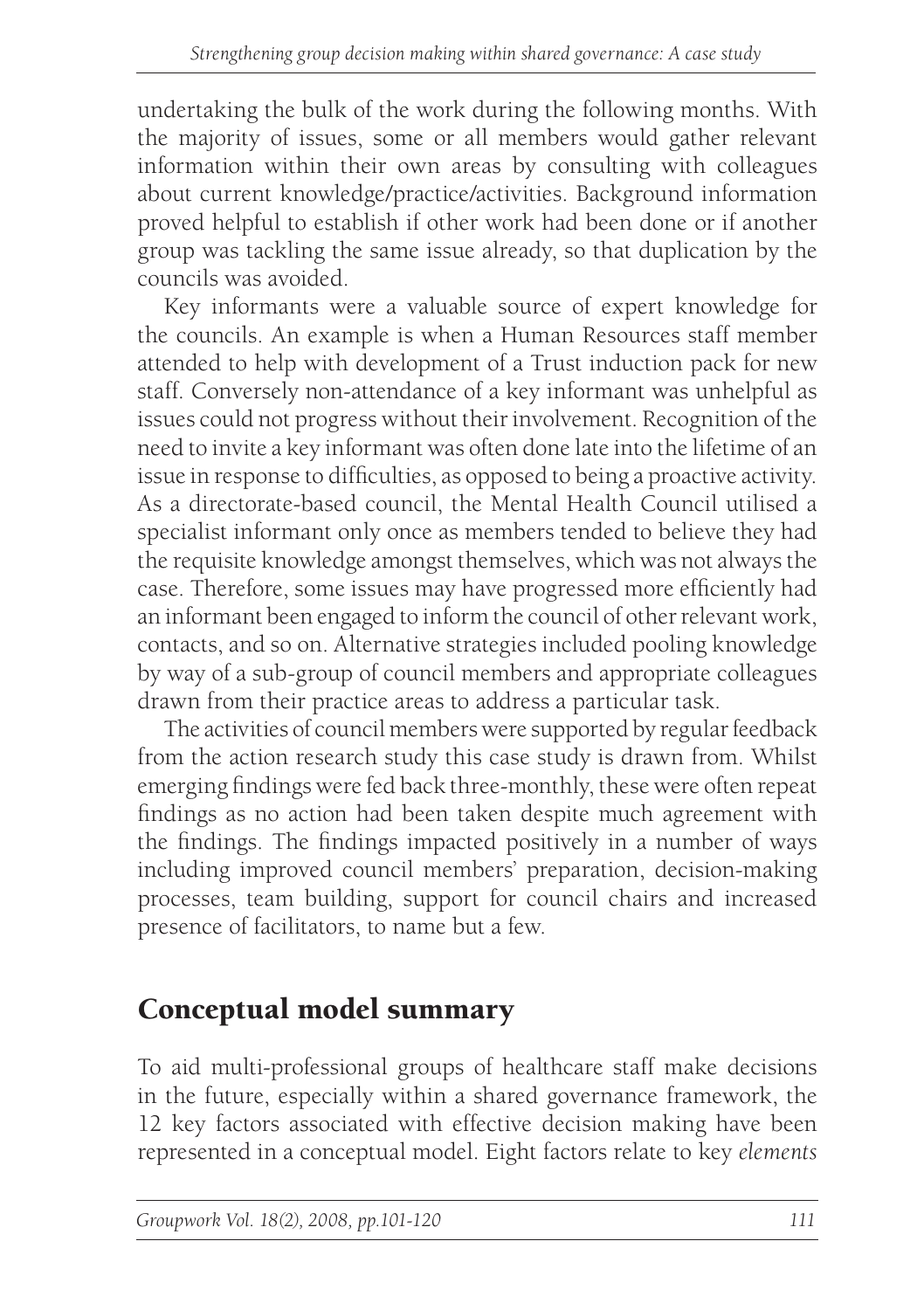in the decision-making process, for example establishing a clear aim, whilst the remaining four factors represent *conditions* that the former operate within, for example support.

What is proposed is that, ideally, all eight key elements should be present for effective decision-making, although less than this, in any combination, can still result in effective decision-making and so their presence is not conditional of effective decision-making. Furthermore, the four encompassing conditions will promote the likelihood of effective decision-making, but again will not guarantee it.

In summary, this model proposes that effective shared governance decision-making will be promoted if council members do the following:

- Clarify what the issue is.
- • Establish whether it fits their council remit.
- Appraise whether the size (scale, time required) is manageable.
- Establish a clear aim.
- • Identify a lead to co-ordinate/drive it.
- • Establish a level of authority.
- • Collate appropriate background information.
- Identify a key informant/s with relevant subject knowledge.

Additionally, effective decision-making processes will be promoted by having present:

- Some mechanism for evaluation/feedback/refinement.
- Adequate skills amongst members.
- Sustained provision of support/guidance.
- Sufficient/appropriate membership to undertake the decisionmaking.

## **Discussion**

A range of inter-related factors affecting group decision-making within shared governance groups has been presented. These have further been translated into a conceptual model of shared governance which is in no way intended to suggest that decision-making processes should be viewed as sequenced and linear. Instead, the model demonstrates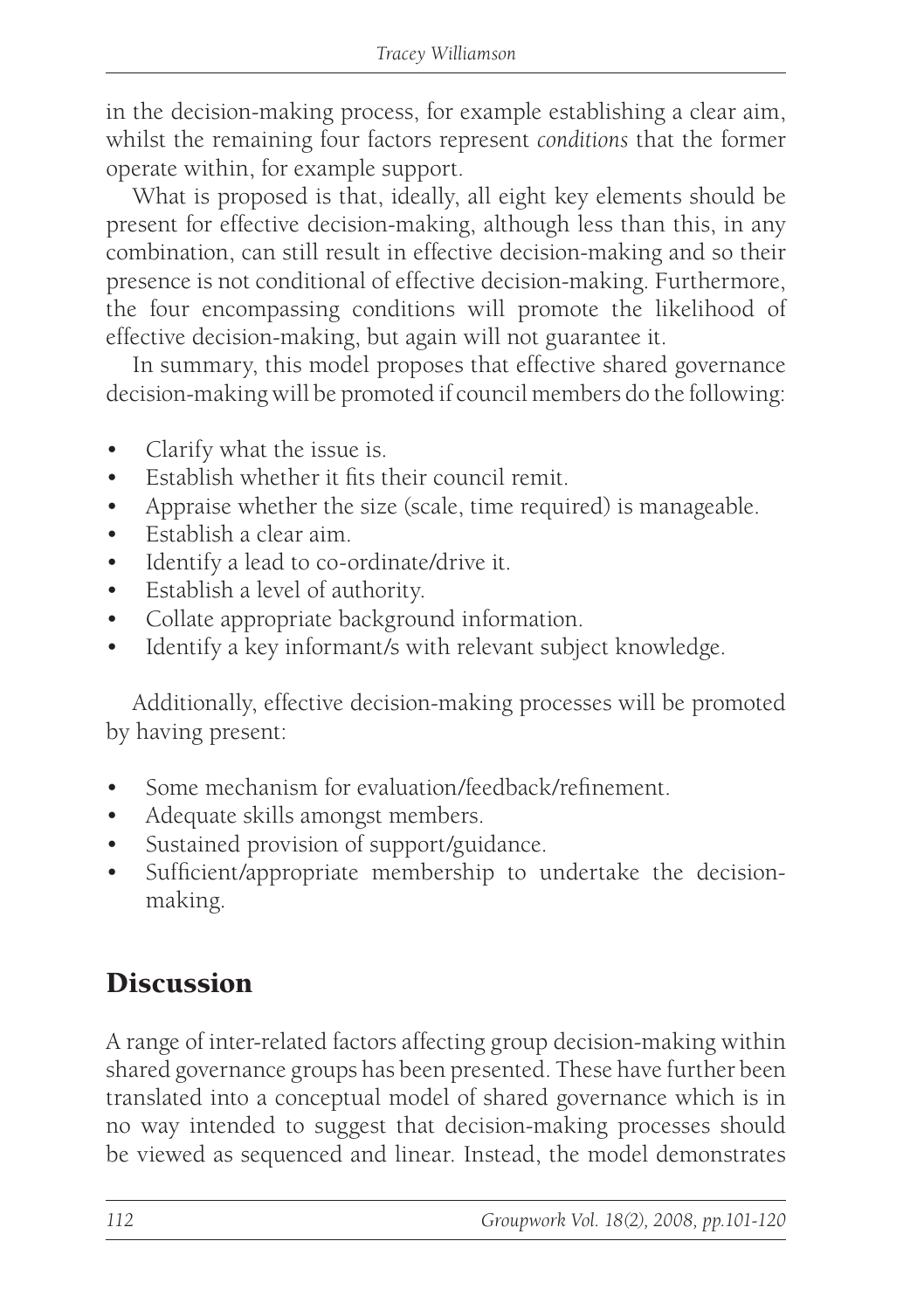recognition of the debate within management literature around 'coherent' versus 'chaotic' action dimensions within decision-making processes (Miller *et al,* 1999). Decisions are future-oriented and "the future almost invariably involves uncertainties" (Koontz & Weihrich, 1990, p.109).

The group processes described here have a number of congruencies with management theory of normative decision-making. These are evident in Pheysey's (1993) description of how decisions can be maximised to get the most benefit out of them, although he is clear to point out that most is not always best. Examples include ascertaining level of authority, defining the problem and collecting data. Yet similarities of this case study with accepted management models of decision-making tend to pertain to the *early* stages of group decisionmaking. These are depicted as identification of the problem/issue, clarification of a goal, level of authority and information gathering. The *later* stages of decision-making models tend to be dissimilar to this case study, apart from recognition of the need for evaluation. The elements of these management theory-based models have generally focused on generation of options, appraisal of these and evaluation of decision outcomes (Dearlove, 1998), which have not been found to be key factors affecting shared governance group decision-making.

Discussions within the management literature typically bypass the stimulus for decisions and skip to issues around appraisal of options. In a seminal paper on strategic decision-making, Mintzberg *et al* (1976) track and flowchart twenty-five strategic decisions within a variety of organisations. In these cases, the researchers suggest that initial diagnosis, which generally influences subsequent actions, is paid little attention, unlike later activities concerning selection of solutions. This finding resonates with factors presented here in that poorly-focused information gathering was done hastily by council members early on, with consideration of alternatives, such as key informants being brought in, undertaken at a later stage.

On many occasions, council members determined their own level of authority. This goes against advice that truly empowered staff need authority to act conferring to them (Morris & Smith, 1993). In this case study, as these authors have warned, accountability without authority led to a degree of frustration and impotence. Council members were responsible for decision outcomes but not often conferred clear authority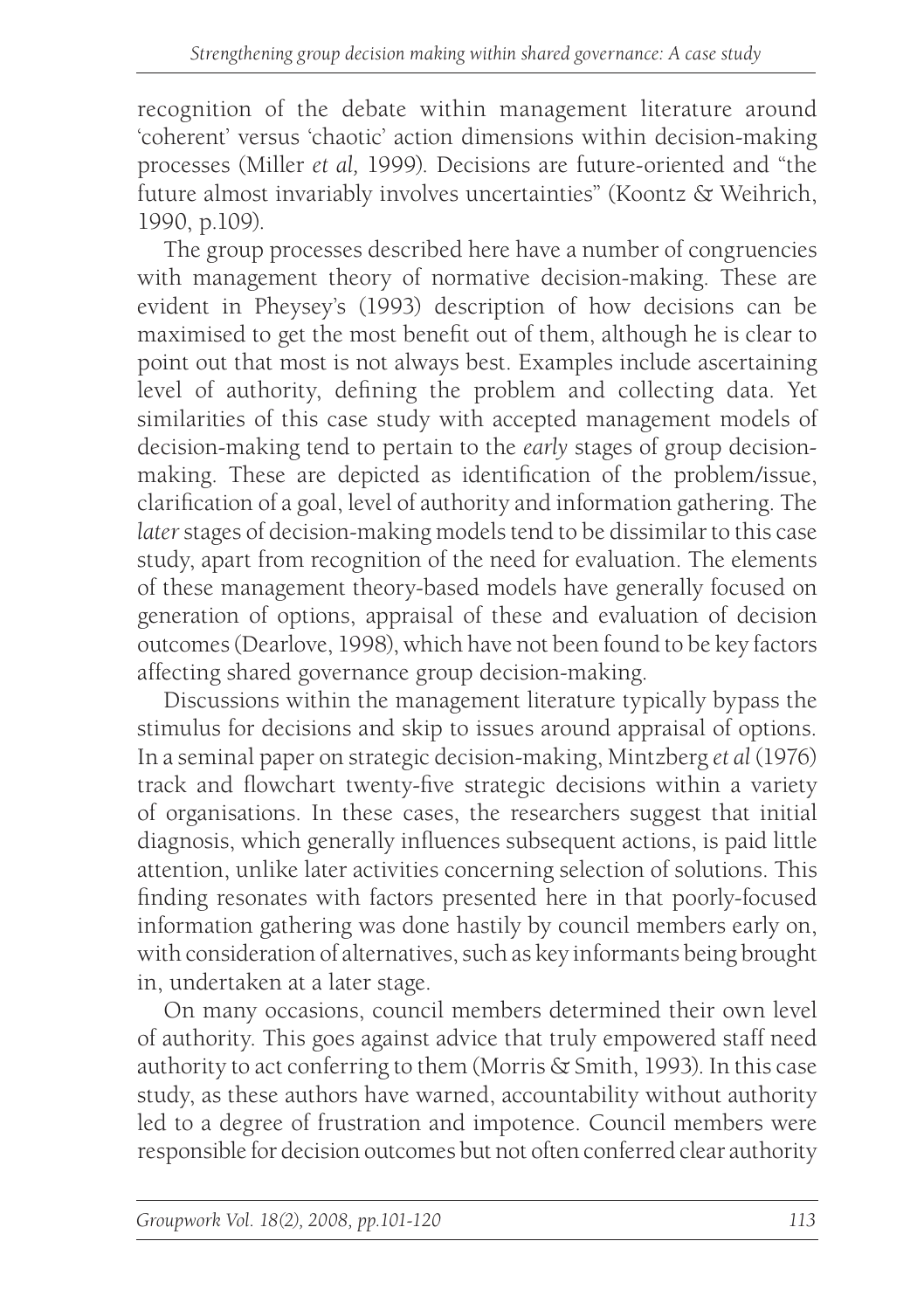to act. Allocation of issue leads was often helpful and such delegation of work to a key person has been recognised as a calculated risk that can be minimised by delegation of responsibilities to capable individuals with clear expectations being made of them (Adair, 1988).

Whilst wanting to be empowered, it was notable how some council members did not then fulfil their obligations such as when they avoided their responsibility to undertake tasks on behalf of the group. Such factors have been identified in the management literature as being ones of lack of motivation to make a decision and commitment to it (Vroom & Yetton, 1973). Yet in some groupwork studies such practices have been conceptualised as 'loafing' (Hart *et al,* 2001). Groupwork authors Karau and Williams (1993) suggest that in response, other group members have been known to act in such a way as to 'socially compensate' for those individuals whose performance is expected to be weaker in order to get the task done successfully. Arguably engagement/nonengagement in a group's activities to achieve a common goal is not just an issue of motivation or social compensation, but one of personality. Personality as an issue has been illuminated in Paden's (1998) study of the Myers-Briggs Personality Type Indicator in relation to shared governance decision-making preferences. She argues that effects due to non-contribution, non-attendance, abstract thinkers and dominating members are due in part to personality types and the mix of these in group meetings.

It is generally accepted that devolvement of decision-making can be risky (Doherty & Hope, 2000). The source of suggestions of issues for councils to address was a clear factor affecting acceptance, as those from the Policy Council were automatically accepted. This may be indicative of the authority held by Policy Council members that included the shared governance project leaders and the expectation that they would know what issues were appropriate. Empowering staff does not negate the need for some managerial control to be maintained. From a participative management perspective, it is suggested that whilst promulgating empowerment, some managers may implement measures to support decision-making including use of a level of authority framework (Yamauchi, 1994), although Hess (1994) warns that managers may still retain control over who is involved in decisions and to what extent. Shared governance requires managers to confer authority and many may not be comfortable with this participative way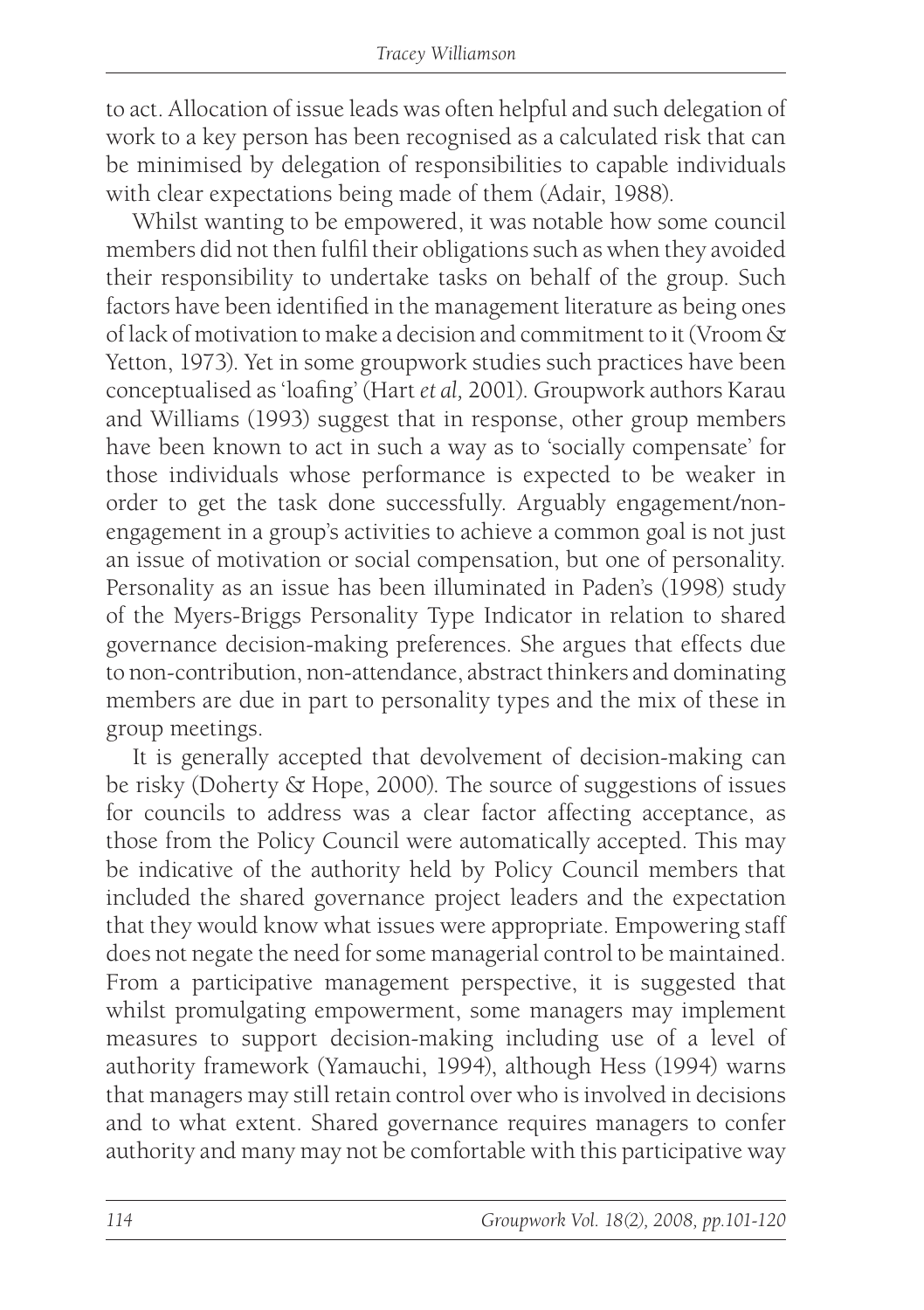of working (Hibberd *et al,* 1992). In this case study, any council decisions that had resource implications e.g. a locum nurse training programme, had to have a business case prepared and presented before being ratified by managers. In reality, the extent to which empowerment is realised may be dependent on a variety of organisational factors including managers' willingness to relinquish control and staff readiness to accept responsibility for their actions.

Within this shared governance model, council member numbers never exceeded thirteen per council and represented a good crosssection of clinical professions. Evan *et al* (1995) suggest that broad, multi-disciplinary decision-making is preferable to uni-disciplinary approaches as it is more effective. Furthermore, involvement of numerous people will lead to generation of more options to solve the problems faced and increase resolve to ensure that they are implemented (McDonagh *et al,* 1989). However, too large a group can become unwieldy. Trying to reach agreement over decisions can be particularly time-consuming especially if a consensus decision is sought, as has been the experience here. A successful strategy here and in other councillor models is where work groups have been set up comprising the person making the referral, a council member and other staff (Culpepper-Richards *et al,* 1999) as a means of sharing the workload of councils.

An issue needed to be clear to establish whether it fitted a council's remit or not. Yet unclear issues were still accepted and worked on, suggesting that members did not recognise a need for clarity and were satisfied with a 'see how it goes' approach. Collins (1996), who has written about teamwork within shared governance, supports these suggestions. She comments that during team development, members often get stuck in early stages of development, these being forming and storming, because members want to get on with matters rather than prepare adequately. Collins (1996) goes on to recommend establishing operational norms, clarifying roles and responsibilities and gaining an understanding of each other prior to embarking on the task, as a means of minimising later difficulties. Whilst some early attention was paid to clarifying council remits, roles and responsibilities by shared governance project leaders, this was limited and goes against the advice of Frusti (1996) and Miller (1997) who suggest such clarification is essential if team members are to work together effectively. From a managing organisations position, identification of a focus and clear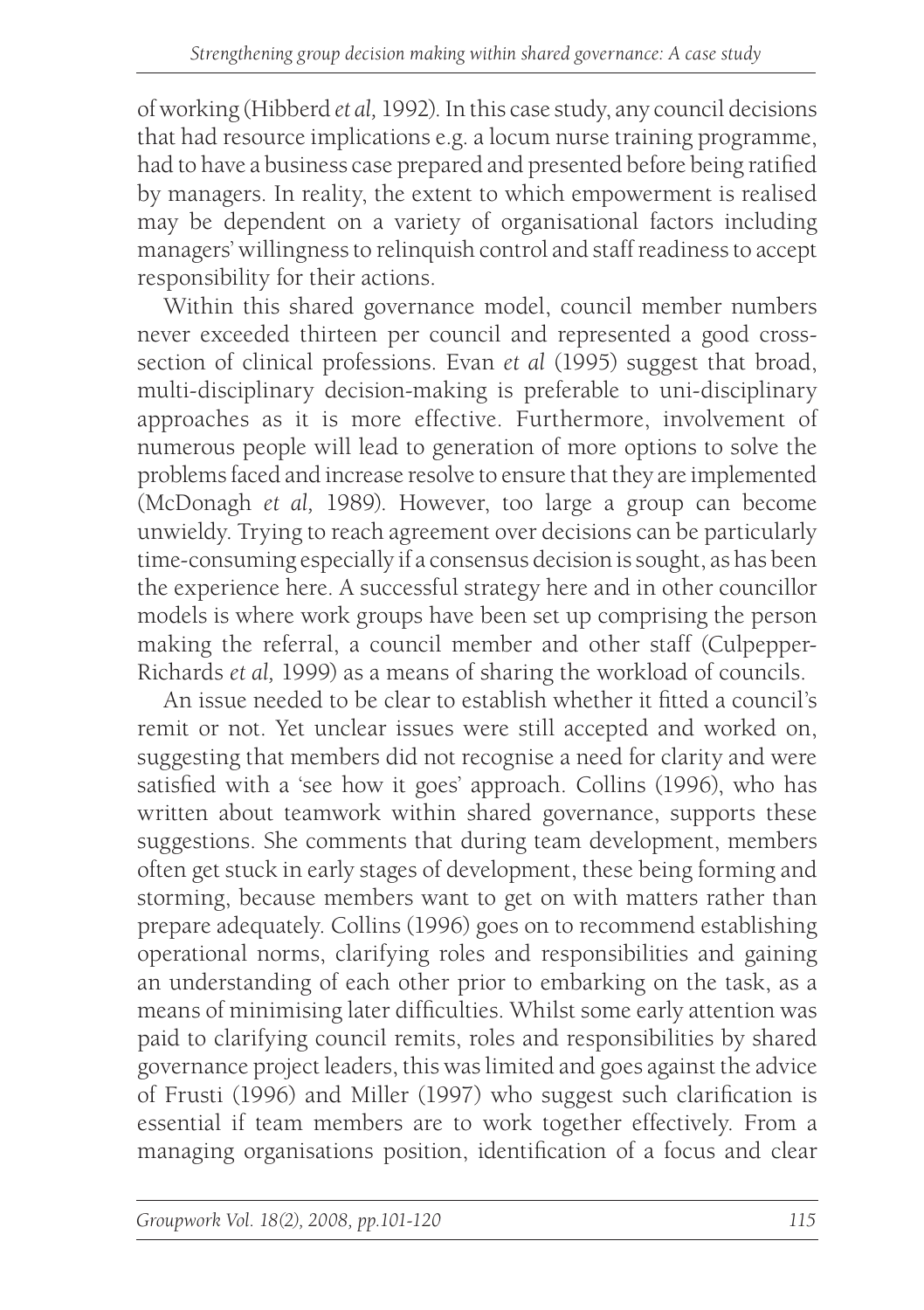objectives should be the priority before embarking on any decisionmaking process (Dearden & Foster, 1994).

Decision outcomes are an area commonly discussed within management literature. As in this case study, positive outcomes have been known to arise by chance rather than good planning (Pauker & Pauker, 1999). A common and relevant distinction within group decision-making literature is that of structured (programmed) *versus* non-structured (non-programmed) decision-making. Vroom and Yetton (1973) suggest that it is more difficult to solve non-structured decisions as these are not straightforward, the required information is widely distributed amongst people in an organisation, and alternatives are not known at the outset. Others argue that group forums are perhaps most fitting for this kind of difficult decision as talents can be pooled (Gibson *et al,* 1997). As Schoonover-Shoffner (1989) points out, decision-making will be erroneous if based on inadequate information. Valid information may be rejected if its importance is not seen. Whilst a lack of information may result in inaccurate decisions being made, too much information can cloud and so delay decision processes. Vroom and Yetton (1973) suggest that it is up to individual team members to make best use of available information in their problem-solving activities. Within the shared governance councils, frequent and extensive information gathering exercises were employed and although time-consuming, these activities produced questionable benefit to the informing of decisions.

A significant constraint to decision-making in any situation is time (Dearden & Foster, 1994). Other shared governance models have succeeded in part by focusing on smaller more achievable issues at first (Frenn & Schuh, 1995), which might have been beneficial here in terms of seeing what works and learning from early successes and failures. From a groupwork point of view, it is recognised that confidence building can ensue from 'quick hits' that then foster further success as confidence and ability develop. This view is shared by Collins (1996) who adds that whilst this group process can be slow and somewhat draining, it is very worthwhile in the long run. Importantly, as Kerfoot and Uecker (1992) note, it usually takes much longer than a year for empowered work teams to become fully self-directed.

A further problem experienced by councils addressing large issues is that the rest of the organisation had to wait a long time to see tangible achievements, thus risking a waning of interest amongst Trust staff not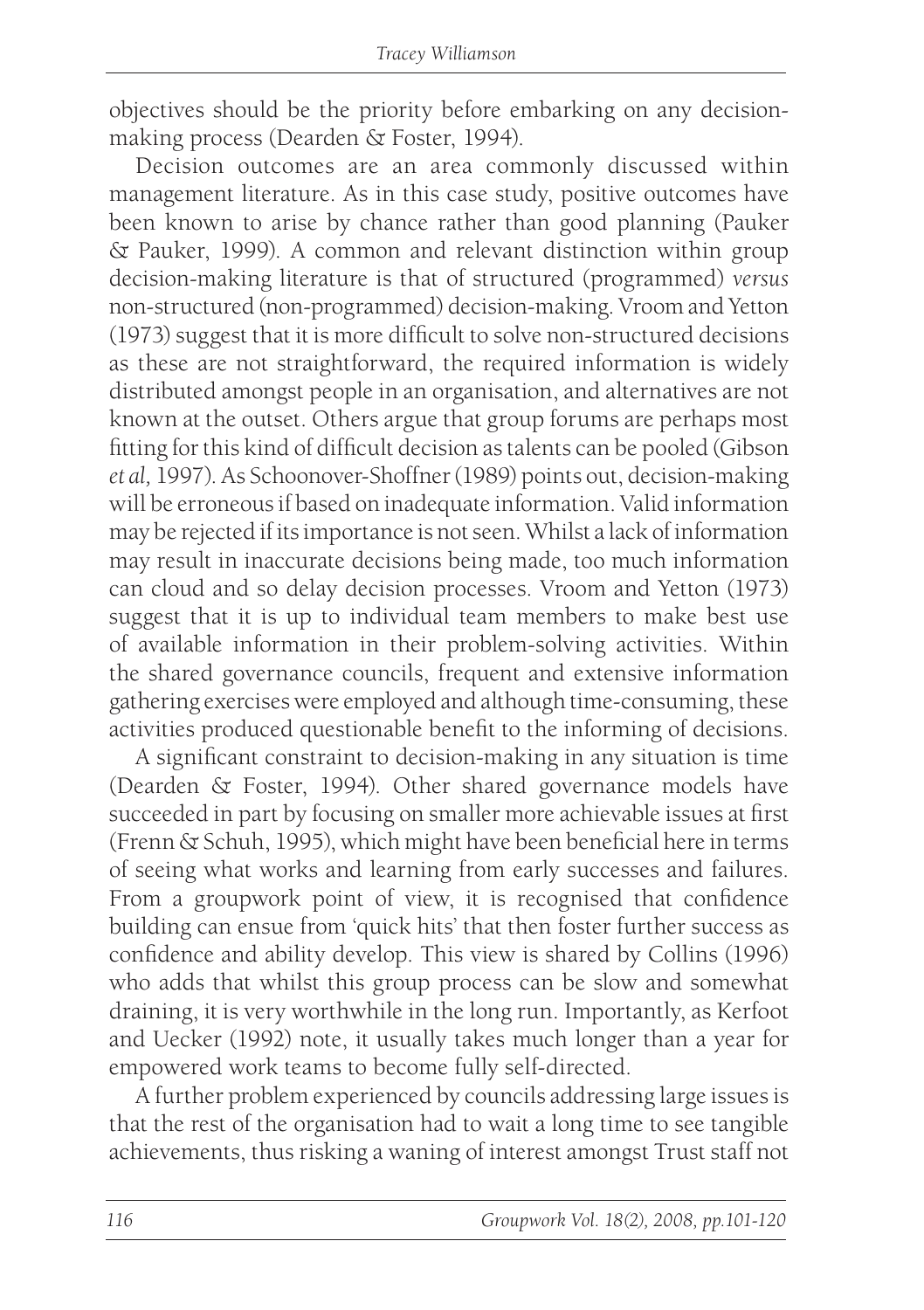directly involved in shared governance. This time-consuming nature of shared governance decision-making has been the experience of other councillor models, although time spent is considered an investment, as decisions are considered well examined and logically determined (Morris & Smith, 1993). However, for council members in one model, delays were found to lead to significant frustration being experienced (Burnhope & Edmonstone, 2003).

## Conclusions

This paper has presented factors affecting group decision-making within shared governance and examined these in relation to shared governance, management and group dynamics theory as a basis for further exploration and discussion. It is concluded that these theories offer a range of valid possible explanations for observations made of council members engaged in group task activities. The conceptual model offers organisational leaders an evidence-based framework to enhance the implementation of future shared governance models and optimise the likelihood of their success. Practitioners will benefit from being able to identify pre-requisites for effective shared decision-making roles within a groupwork environment. Where shared governance initiatives are already established, the conceptual model may be used as a tool to appraise existing decision-making processes as a means of identifying areas for improvement.

## Acknowledgements

The study on which this article was drawn was funded by a research training fellowship grant from the North West R&D Directorate (now the North West Office of the Department of Health). All participants within the study are thanked for their involvement. Professor Andrew F. Long, University of Leeds is thanked for the high quality PhD supervision which underpinned this work.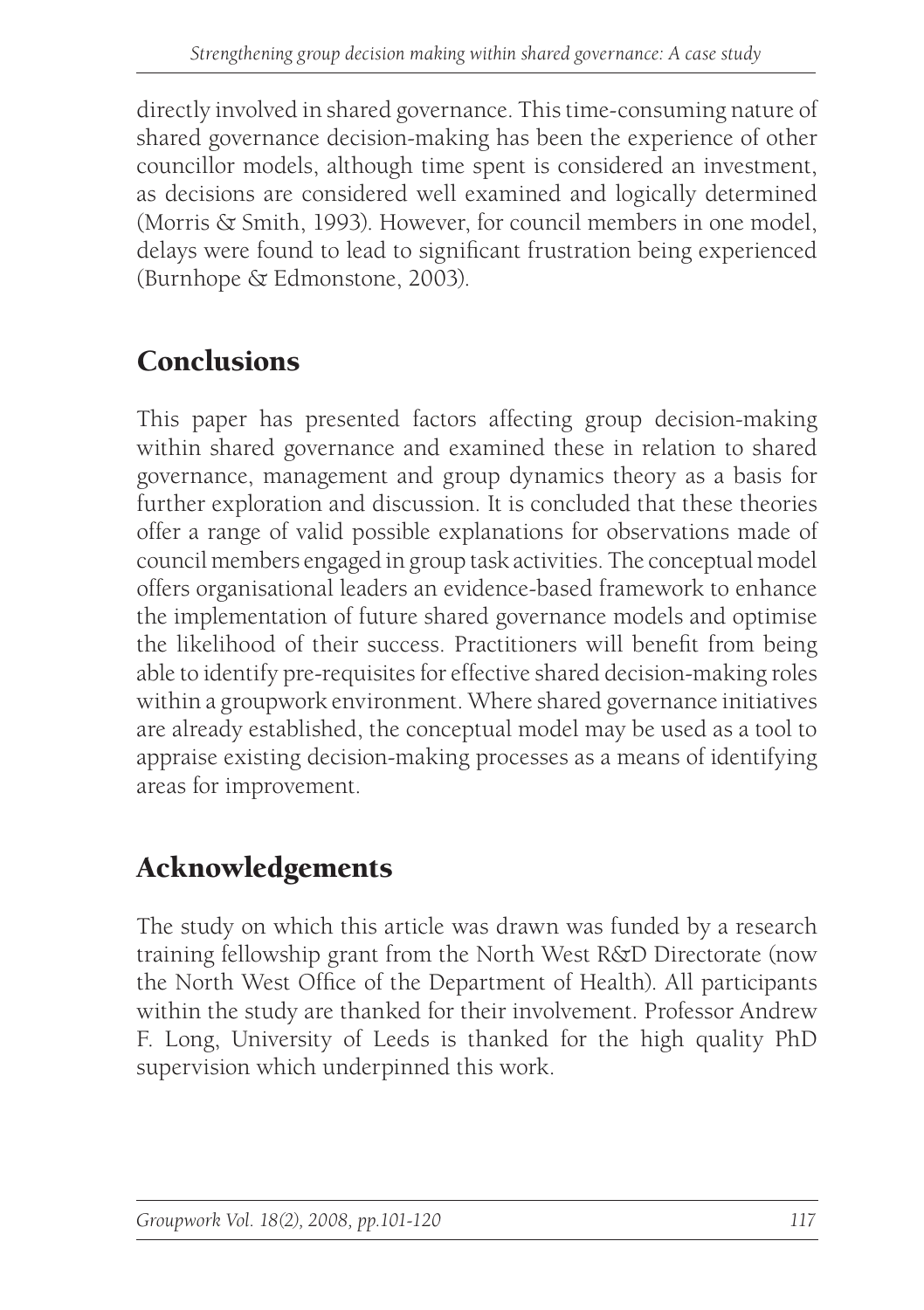#### References

Adair, J. (1988) *The Action Centred Leader*. London: The Industrial Society

- Buchan, J., Ball, J. and O'May, F. (1998*) Beyond Hierarchy? An Assessment of the Early Phase of Implementation of the Beyond Hierarchy Initiative at North Staffordshire NHS Trust*. Edinburgh: Queen Margaret College
- Burnhope, C. and Edmonstone, J. (2003) Feel the fear and do it anyway: The hard business of developing shared governance. *Journal of Nursing Management,* 11, 147-157
- Caldwell, C. and MacPherson, W. (2000) Leadership skills for ward sisters and charge nurses. *Nursing Times,* 96, 43, 37-38
- Collins, M. (1996) Successfully implementing self-directed work teams in health care: Things to consider, things to know. *The Journal of Shared Governance,* 2, 2, 17-21
- Culpepper-Richards, K., Ragland, P., Zehler, J., Dotson, K., Berube, M., Wittenauer-Tygart, M. and Gibson R. (1999) Implementing a councillor model: Process and outcomes. *Journal of Nursing Administration,* 29, 7/8, 19-27
- Dearlove, D. (1998) *Key Management Decisions. Tools and techniques of the executive decision-maker*. London: Pitman
- DeBaca, V., Jones, K. and Tornabeni, J. (1993) A cost-benefit analysis of shared governance. *Journal of Nursing Administration,* 23, 7/8, 50-57
- Dearden, C. and Foster, M. (1994) Understanding Business. *Organizational Decision Making*. Harlow: Longman
- Doherty, C. and Hope, W. (2000) Shared governance nurses making a difference. *Journal of Nursing Management,* 8, 77-81
- Duncan, S. (1997) Shared governance: An innovative approach to work redesign. *The Journal of Shared Governance,* 3, 4, 13-16
- Edwards, G., Farrough, M., Gardner, M., Harrison, D., Sherman, M. and Simpson, S. (1994) Unit-based shared governance can work. *Nursing Management,* 25, 4, 74-77
- Evan, K., Aubry, K., Hawkins, M., Curley, T. and Porter-O'Grady, T. (1995) Whole systems shared governance. A model for the integrated health system*. Journal of Nursing Administration,* 25, 5, 18-27
- Frenn, D. and Schuh, D. (1995) An evolving model of shared governance*. The Journal of Shared Governance,* 1, 4, 15-20
- Frusti, D. (1996) Perspectives of a chief nurse executive. *The Journal of Shared Governance,* 2, 1, 11-12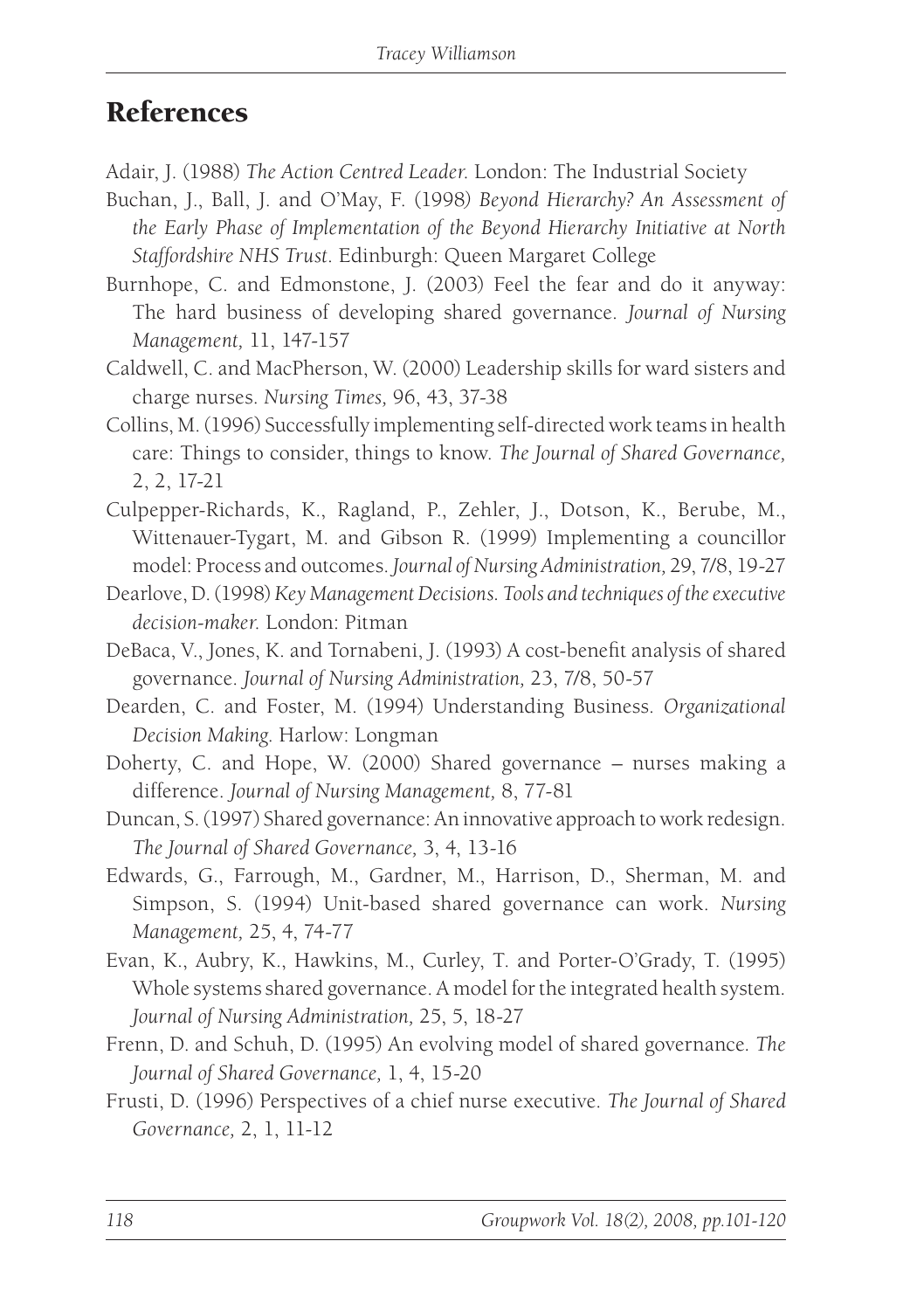- Geoghegan, J. and Farrington, A. (1995) Shared governance: developing a British model. *British Journal of Nursing,* 4, 13, 780-783
- Gibson, J., Ivancevich, J. and Donnelly, J. (1997) *Organizations. Behaviour, Structure, Processes*. USA: Irwin
- Hart, J., Bridgett, D. and Karau, S. (2001) Coworker ability and effort as determinants of individual effort on a collective task. *Group Dynamics: Theory, Research and Practice,* 5, 3, 181-190
- Hess, R. (1994) Shared governance: innovation or imitation? *Nursing Economics,* 12, 1, 28-34
- Hibberd, J., Storoz, C. and Andrews, H. (1992) Implementing shared governance: A false start. *Nursing Clinics of North America,* 27, 1, 11-22
- Jenkins, J. (1993) Organizational community is cost-effective. *Seminars for Nurse Managers,* 1, 2, 101-105
- Karau, S. and Williams, K. (1997) The effects of group cohesiveness on social loafing and social compensation. *Group Dynamics: Theory, Research and Practice,*1, 3, 156-168
- Kerfoot, K. and Uecker, S. (1992) The techniques of self-managed teams: The nurse manager's role. *Nursing Economics,* 10, 1, 70-71, 78
- Koontz, H. and Weihrich, H. (1990) *Essentials of Management*. USA: McGraw-Hill
- McDonagh, K., Rhodes, B., Sharkey, K. and Goodroe, J. (1989) Shared governance at Saint Joseph's Hospital of Atlanta: A mature professional practice model*. Nursing Administration Quarterly,* 13, 4, 17-28
- Miles, M. and Huberman, A. (1994) *An Expanded Sourcebook. Qualitative Data Analysis*. London: Sage
- Miller, N. (1997) How to find the organization that fits, and won't give you fits. *The Journal of Shared Governance,* 3, 3, 5-8
- Miller, S., Hickson, D. and Wilson, D. (1999) Decision-making in organizations. in S. Clegg, C. Hardy and W. Nord *Managing Organizations. Current issues. London:* Sage Publications Limited
- Mintzberg, H., Raisinghani, D. and Théorêt, A. (1976) The structure of 'unstructured' decision processes. *Administrative Science Quarterly,* 21, 246- 275
- Morris, M. and Smith, S. (1993) The empowerment investment: What is the return? *Seminars for Nurse Managers,* 1, 2, 74-76
- Naish, J. (1995) Give up your power. *Nursing Management,* 2, 6, 6-7
- Paden, K. (1998) Decision-making and shared governance: Use of the Myers-Briggs Type Indicator. *The Journal of Shared Governance,* 4, 4, 13-20
- Pauker, S. and Pauker, S. (1999) What is a good decision? *Journal of Clinical*